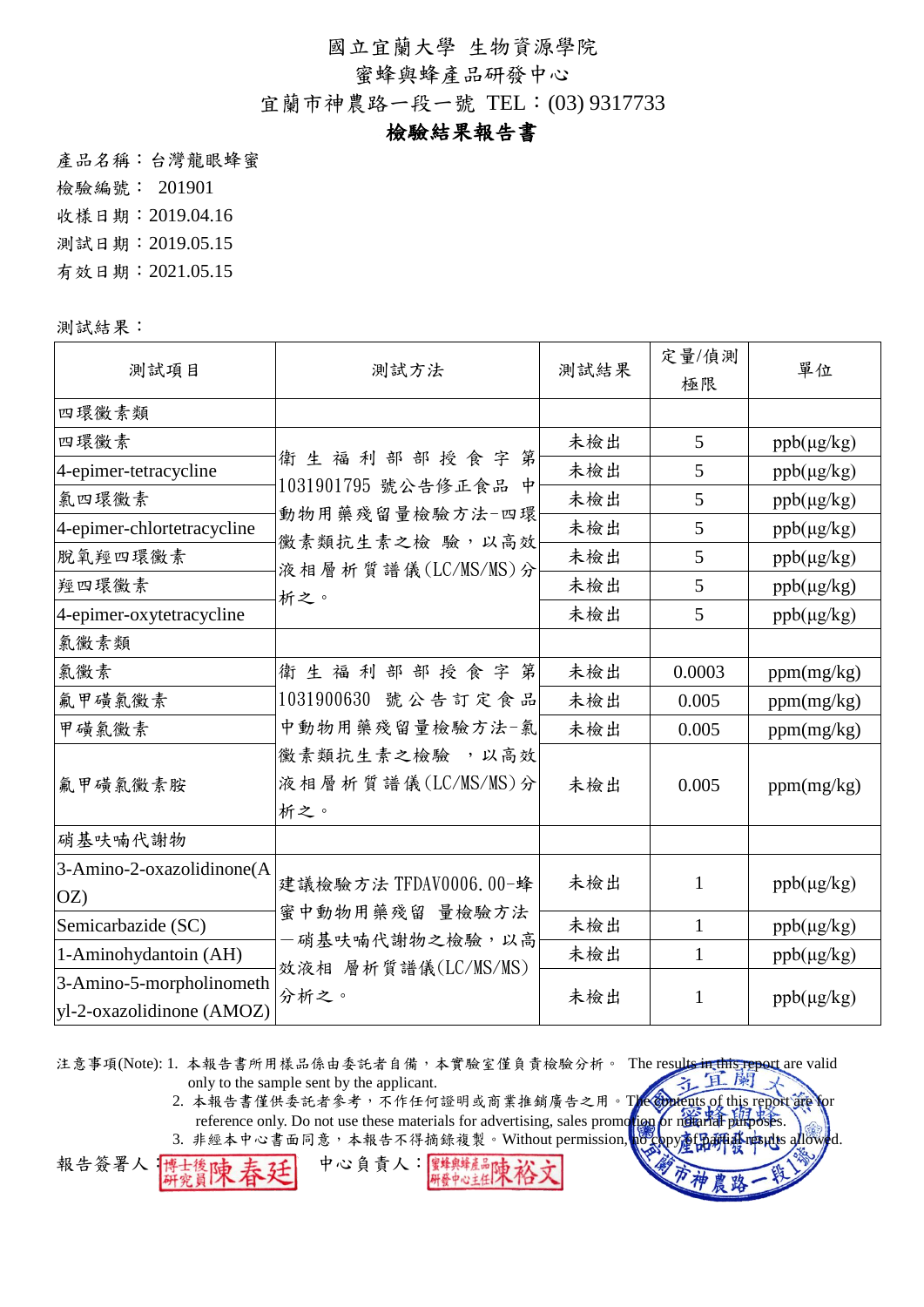蜜蜂與蜂產品研發中心

宜蘭市神農路一段一號 TEL:(03) 9317733

#### 檢驗結果報告書

產品名稱:台灣龍眼蜂蜜

檢驗編號: 201901

收樣日期:2019.04.16

測試日期:2019.05.15

有效日期:2021.05.15

測試方法:

1.本測試依據衛生福利部於 103.07.03 公告之食品中殘留農藥檢驗方法-多重殘留分析方法(五) (部授 食字第 1031900615 號公告),以液相層析串聯質譜儀(LC/MS/MS)及以氣相層析串聯式質譜儀 (GC/MS/MS)檢測。

2.本測試依據行政院衛生福利部 102 年 09 月 06 日公告食品中殘留農藥檢驗方法一殺菌劑二硫代胺基 甲酸鹽類之檢驗(二) (公告字號:部授食字第 1021950329 號公告號),以頂空氣體進樣裝置進樣,連接 氣相層析儀/火焰光度偵測器(GC/FPD)檢測。

#### 測試結果:本樣品檢測如附錄所列之 **470** 項農藥,均未檢出。

注意事項(Note): 1. 本報告書所用樣品係由委託者自備,本實驗室僅負責檢驗分析。 The r only to the sample sent by the applicant.

> 2. 本報告書僅供委託者參考,不作任何證明或商業推銷廣告之用。The contents of this report are reference only. Do not use these materials for advertising, sales promotion or

3. 非經本中心書面同意,本報告不得摘錄複製。Without permission, no  $\mathbf c$ 

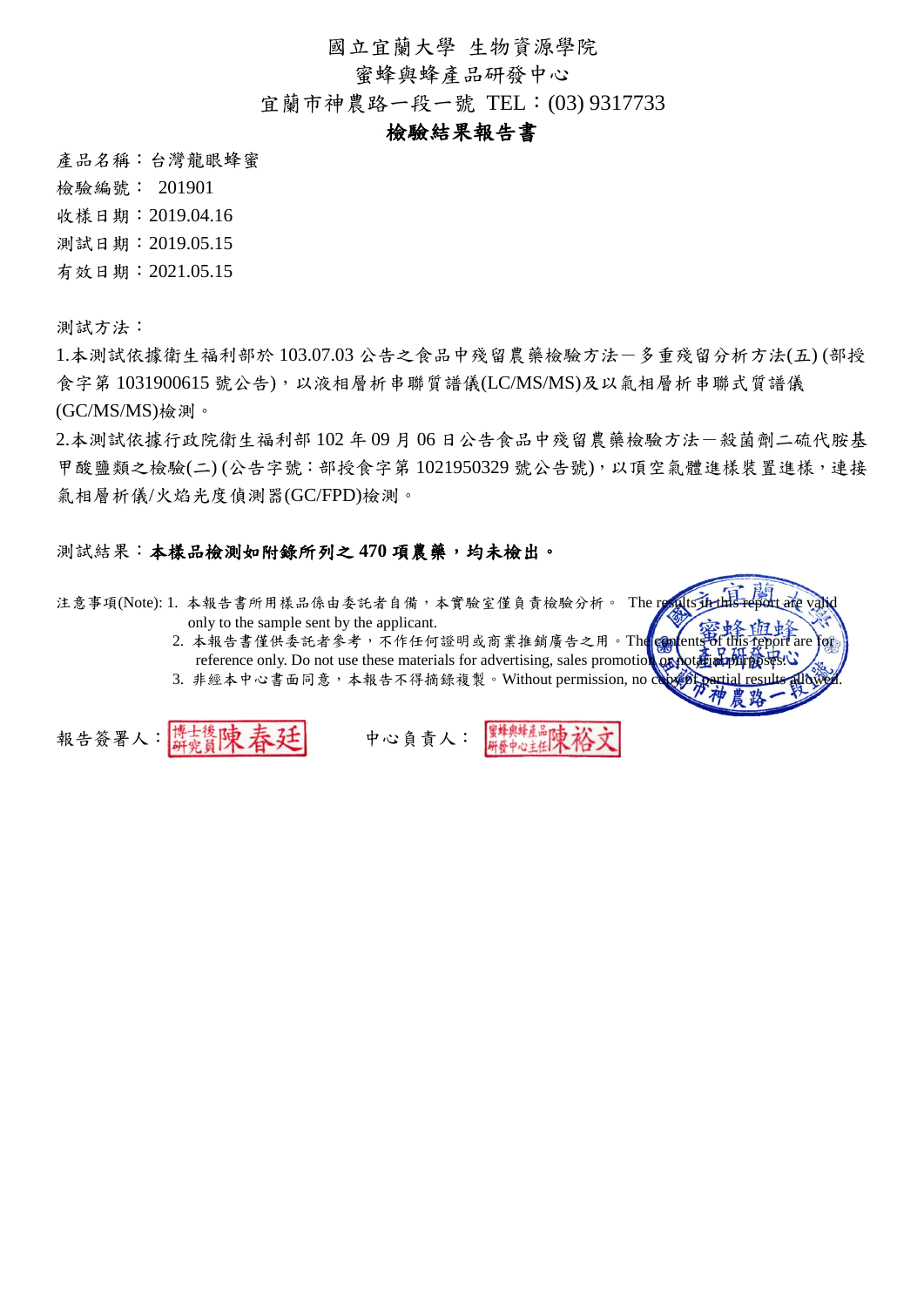蜜蜂與蜂產品研發中心

宜蘭市神農路一段一號 TEL:(03) 9317733

#### 檢驗結果報告書

產品名稱:台灣龍眼蜂蜜

檢驗編號: 201901

收樣日期:2019.04.16

測試日期:2019.05.15

有效日期:2021.05.15

檢測項目:穩定碳同位素比值分析(SCIRA, Stable Carbon Isotope Ratio Analysis)

檢測儀器:元素分析儀串聯穩定同位素比值質譜儀(EA-IRMS)

檢測方法:依據 AOAC 998.12 進行具體分析。

蜂蜜真偽標準:C4 型植物糖含量百分比> 7%, 明顯檢出含有 C4 型植物糖類。

測試結果:

| 測試項目                 | 測試結果        | 單位                |
|----------------------|-------------|-------------------|
| 全蜜穩定碳同位素值            | $-25.95$    | $\%$ <sub>0</sub> |
| 萃取蛋白質穩定碳同位素值         | $-25.02$    | $\%$ o            |
| 糖漿<br>C <sub>4</sub> | <b>PASS</b> |                   |

注意事項(Note): 1. 本報告書所用樣品係由委託者自備,本實驗室僅負責檢驗分析。 The results inte only to the sample sent by the applicant.

- 2. 本報告書僅供委託者參考,不作任何證明或商業推銷廣告之用。The content reference only. Do not use these materials for advertising, sales promotion or
- 3. 非經本中心書面同意,本報告不得摘錄複製。Without permission, no co

報告簽署人: 博士後陳 春廷 中心負責人: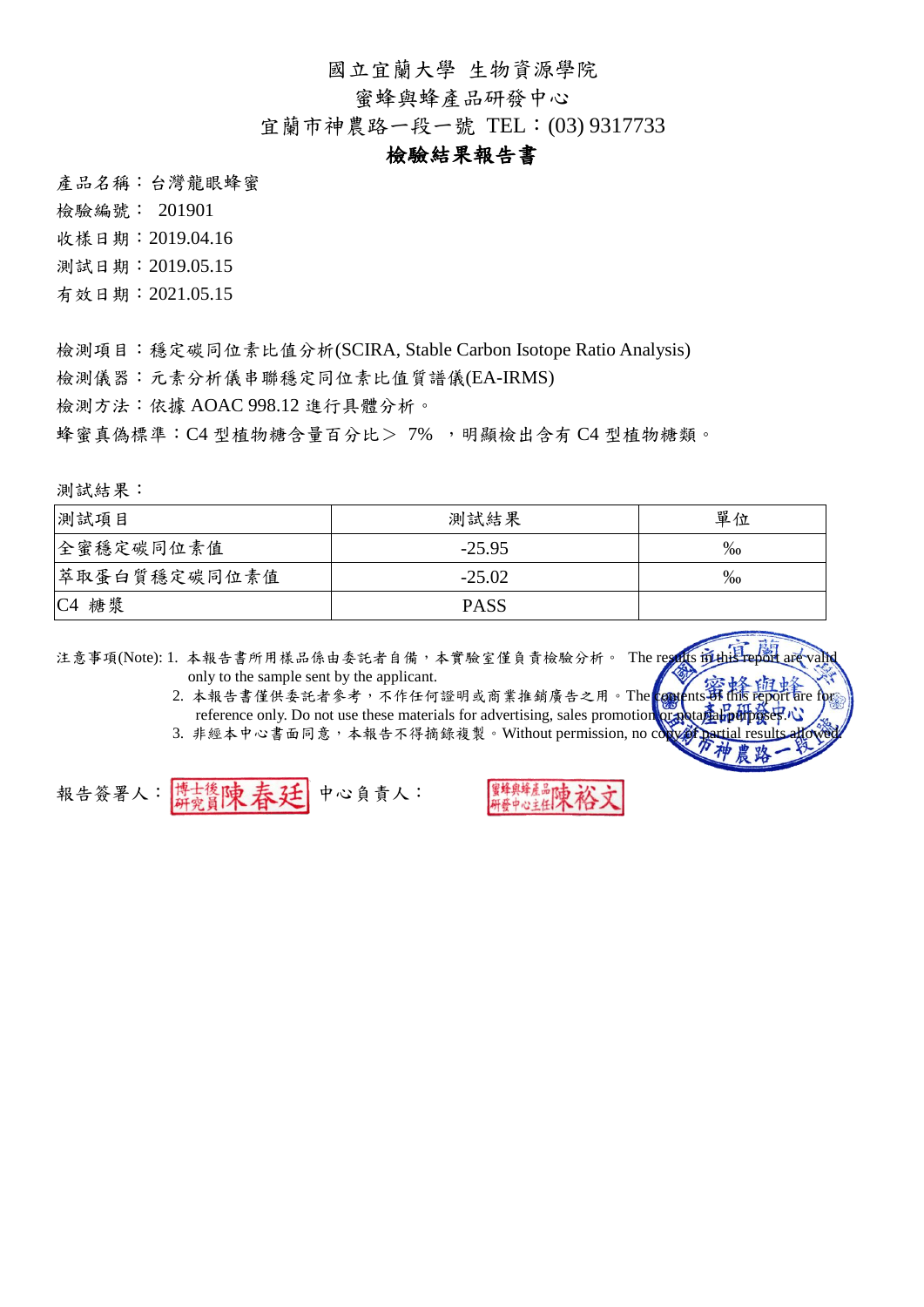蜜蜂與蜂產品研發中心

宜蘭市神農路一段一號 TEL:(03) 9317733

### 檢驗結果報告書

產品名稱:台灣龍眼蜂蜜

檢驗編號: 201901

收樣日期:2019.04.16

測試日期:2019.05.15

有效日期:2021.05.15

測試結果:

| 測試項目       | 測試方法            | 測試結果  | 中心標準                             | 國家標準     | 單位              |
|------------|-----------------|-------|----------------------------------|----------|-----------------|
| 水份         |                 | 17.9  | 19 以下                            | 20 以下    | $\%$            |
| 蔗糖         |                 | 未檢出   | 5以下                              | 5以下      | g/100g          |
| 糖類(果糖+葡萄糖) |                 | 68.6  | 65 以上                            | 60 以上    | g/100g          |
| 水不溶物       | <b>CNS 1305</b> | 未檢出   | $0.1 \,\mathrm{\upmu}\mathrm{T}$ | $0.1$ 以下 | g/100g          |
| 酸度         |                 | 9.80  | 50 以下                            | 50 以下    | meq $H+ /1000g$ |
| 澱粉酶活性      |                 | 20.53 | 12 以上                            | 8以上      | Schade unit     |
| 羥甲基糠醛      |                 | 未檢出   | 20 以下                            | 40 以下    | ppm(mg/kg)      |

注意事項(Note): 1. 本報告書所用樣品係由委託者自備,本實驗室僅負責檢驗分析。 The results in only to the sample sent by the applicant.

2. 本報告書僅供委託者參考,不作任何證明或商業推銷廣告之用。The confention this report are for reference only. Do not use these materials for advertising, sales promotion or

3. 非經本中心書面同意,本報告不得摘錄複製。Without permission, no c

報告簽署人: 博士後陳 春廷 中心負責人:

蜂虫蜂产品 中心主任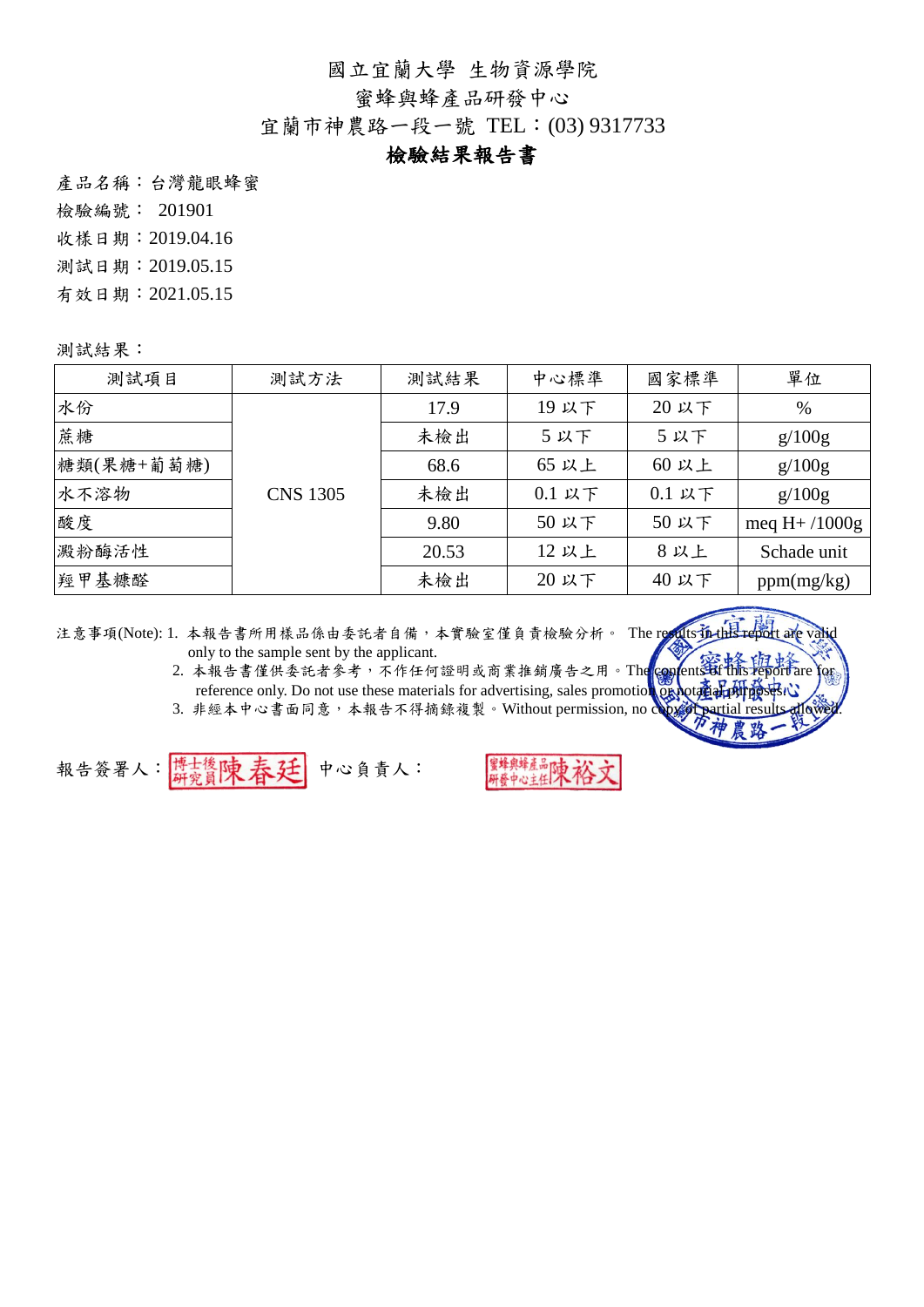蜜蜂與蜂產品研發中心

宜蘭市神農路一段一號 TEL:(03) 9317733

#### 檢驗結果報告書

產品名稱:台灣龍眼蜂蜜

檢驗編號: 201901

收樣日期:2019.04.16

測試日期:2019.05.15

有效日期:2021.05.15

檢測項目:C3 類植物型糖漿

檢測儀器:液相層析串聯質譜儀(AB SCIEX API 3200,USA) 蜂蜜真偽標準: C3 型植物糖漿呈陰性反應,則判定不含 C3 糖漿。

測試結果:

| 測試項目                    | 測試反應 | 測試結果                        |
|-------------------------|------|-----------------------------|
| 型植物糖漿<br>C <sub>3</sub> | 陰性   | 糖漿<br>$\sim$<br>今<br>Ó<br>ັ |

注意事項(Note): 1. 本報告書所用樣品係由委託者自備,本實驗室僅負責檢驗分析。 The resultsiin this report are valid only to the sample sent by the applicant. 2. 本報告書僅供委託者參考,不作任何證明或商業推銷廣告之用。The contents of this report are for reference only. Do not use these materials for advertising, sales promotion 3. 非經本中心書面同意,本報告不得摘錄複製。Without permission, no

報告簽署人: 博士後陳春廷 中心負責人: